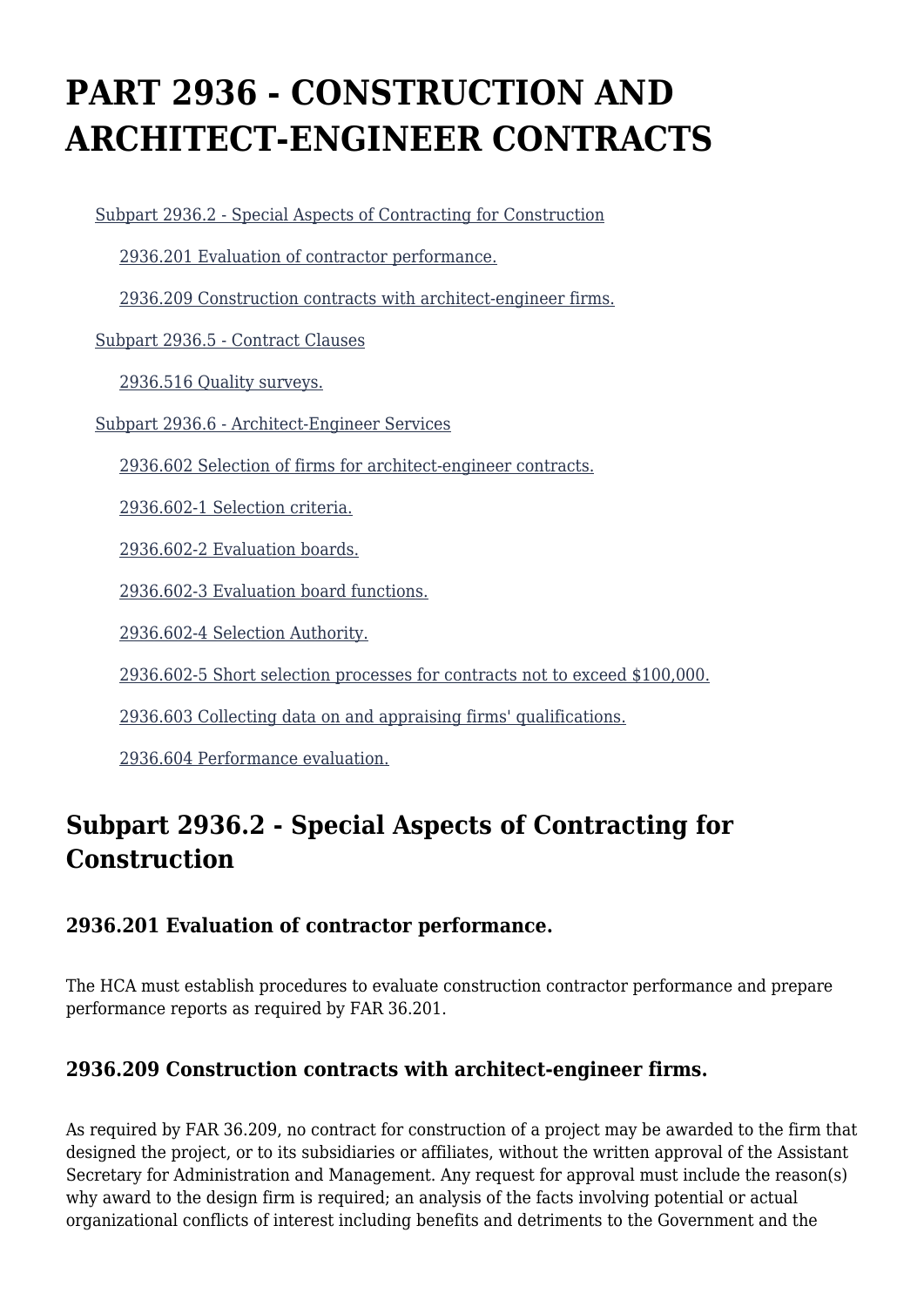prospective contractor; and the measures which are to be taken to avoid, neutralize, or mitigate conflicts of interest.

# **Subpart 2936.5 - Contract Clauses**

# **2936.516 Quality surveys.**

The HCA is authorized to make the determination regarding the impracticability of Government performance of original and final surveys as prescribed in FAR 36.516.

# **Subpart 2936.6 - Architect-Engineer Services**

# **2936.602 Selection of firms for architect-engineer contracts.**

#### **2936.602-1 Selection criteria.**

HCAs are authorized to approve the use of design competition under the conditions in FAR 36.602-1(b).

#### **2936.602-2 Evaluation boards.**

HCAs must establish procedures to provide permanent or ad hoc architect-engineer evaluation boards as prescribed in FAR 36.602-2. Procedures must provide for the appointment of private practitioners of architecture, engineering, or related professions when such action is determined in writing by the HCA to be essential to meeting the Government's minimum needs.

# **2936.602-3 Evaluation board functions.**

The selection report required in FAR 36.602-3(d) must be prepared for the approval of the HCA.

# **2936.602-4 Selection Authority.**

The HCA is authorized to serve as the designated Selection Authority in accordance with FAR 36.602-1.

# **2936.602-5 Short selection processes for contracts not to exceed \$100,000.**

The selection process prescribed in FAR 36.602-5(b) must be used for architect-engineer contracts not exceeding the simplified acquisition threshold.